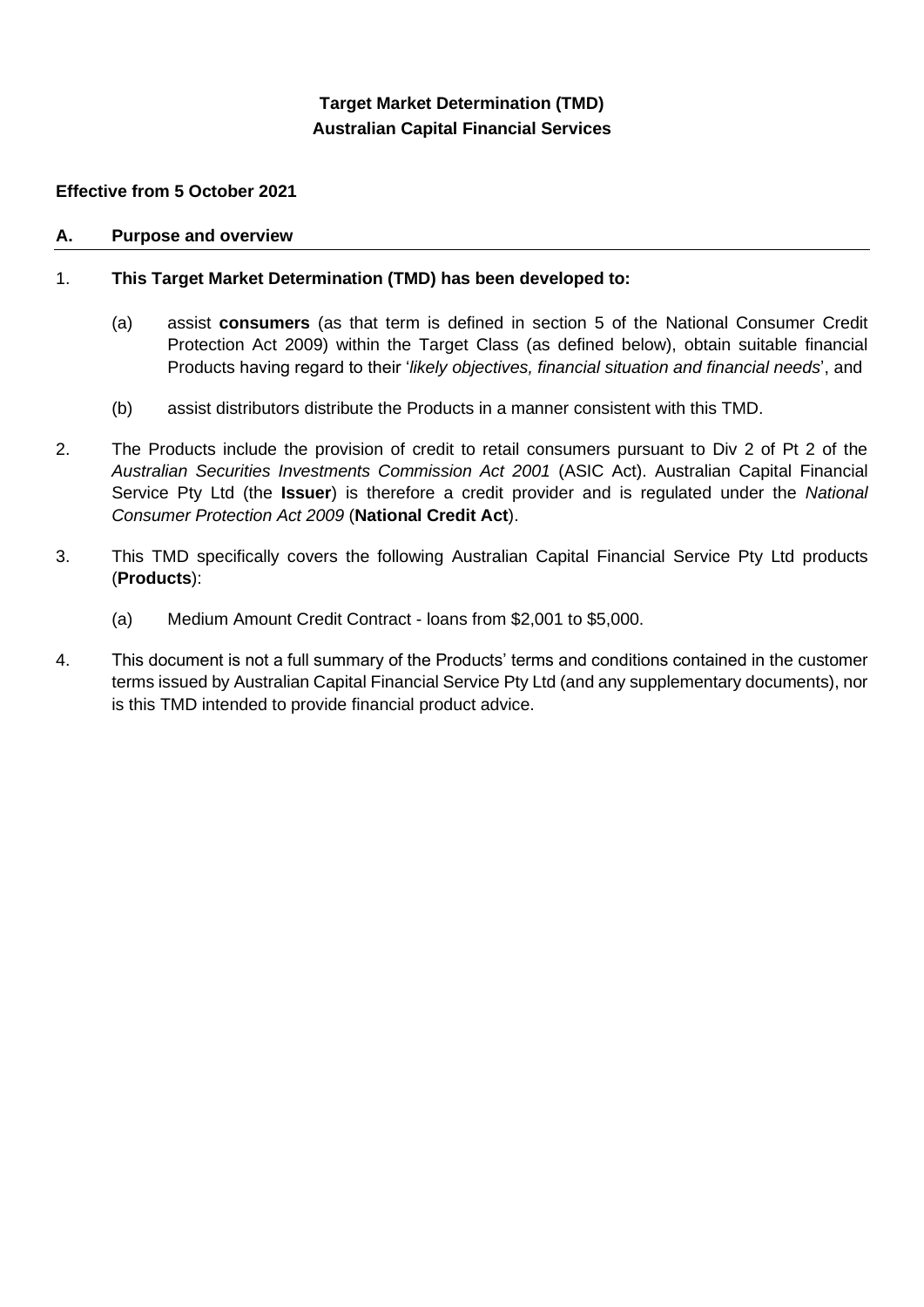| <b>Product</b>                                 | <b>Medium Amount Credit Contract</b>                                                                                                                                                                                                                                                                                                                                                                                                                                                                                                                                                                                                          |
|------------------------------------------------|-----------------------------------------------------------------------------------------------------------------------------------------------------------------------------------------------------------------------------------------------------------------------------------------------------------------------------------------------------------------------------------------------------------------------------------------------------------------------------------------------------------------------------------------------------------------------------------------------------------------------------------------------|
| <b>Likely objectives</b>                       | This Product is suitable for borrowers with the following likely objectives,<br>financial situation and financial needs:                                                                                                                                                                                                                                                                                                                                                                                                                                                                                                                      |
|                                                | Borrowers looking for fixed fees;<br>Short to medium term loans not exceeding 24 months;<br>Amounts from \$2,001 to \$5,000;<br>Some early repayment flexibility.                                                                                                                                                                                                                                                                                                                                                                                                                                                                             |
| <b>Likely financial</b><br>situation and needs | This Product is suitable for a Target Class with the following likely financial<br>situation and needs:                                                                                                                                                                                                                                                                                                                                                                                                                                                                                                                                       |
|                                                | Borrowers seeking personal loans;<br>Borrowers with differing levels of repayment abilities;<br>Borrowers with differing levels of income;<br>Borrowers that may not satisfy the lending history requirements of<br>mainstream lenders;<br>Borrowers with differing levels of financial literacy;<br>Borrowers with differing levels of income;<br>Borrowers seeking a face-to-face solution for financing options.                                                                                                                                                                                                                           |
| <b>Key Product Attributes</b>                  | This Product contains the following key attributes:<br>Fixed loan terms up to 24 months;<br>Fixed fees;<br>Ability for borrowers to elect weekly/fortnightly/monthly repayment<br>terms;<br>Ability for borrowers to make early repayments;<br>Ability to access finance with lending criteria;<br>Streamlined online loan application process to provide borrowers<br>access to emergency funds conveniently;<br>Ability to quickly transfer loan funds to the borrower's account<br>$\bullet$<br>(depending on borrower's bank) subject to responsible lending<br>criteria;<br>Provision of loans to borrowers with bad/low credit history; |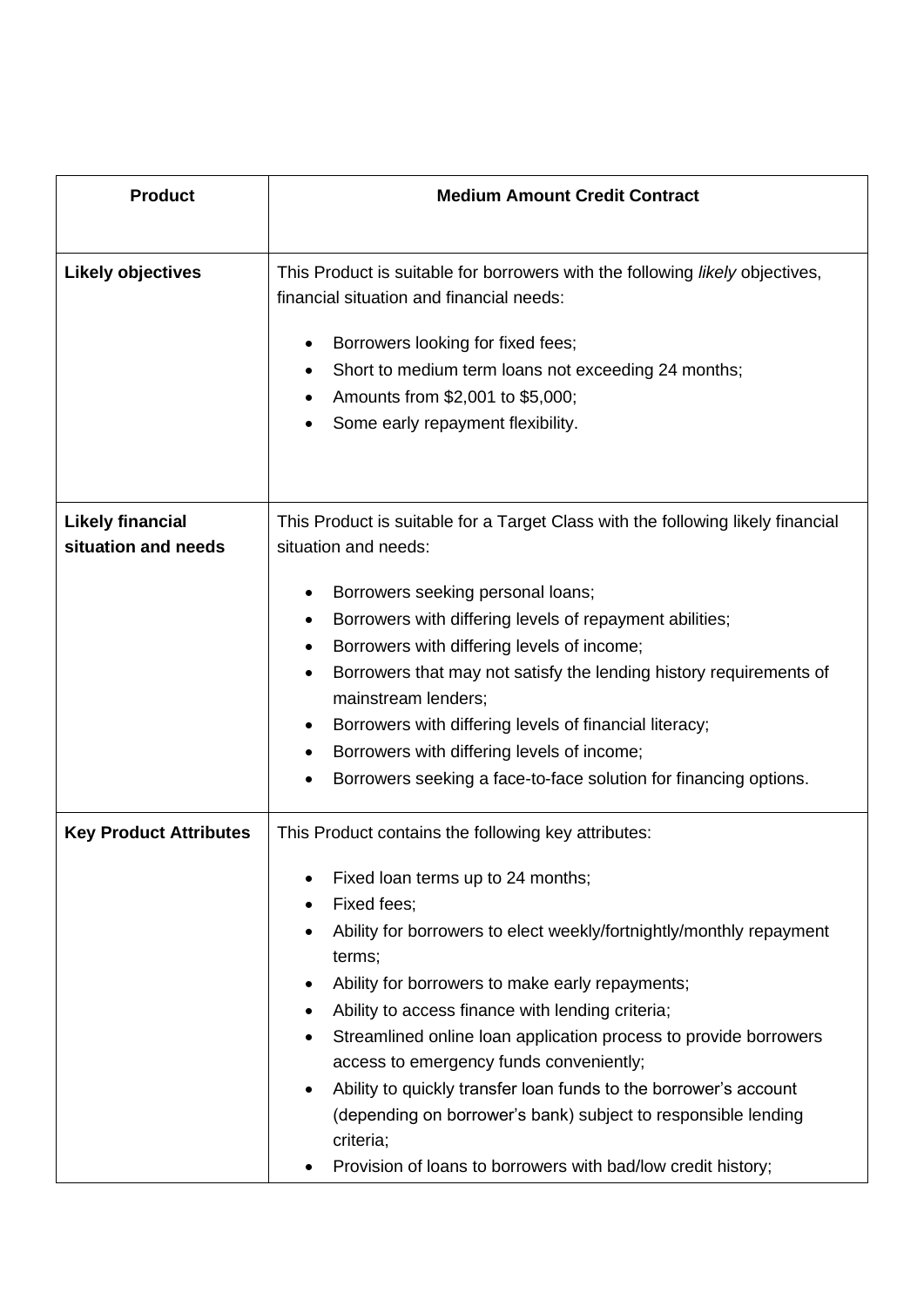|                                           | Fixed credit fee structure;<br>Upfront and transparent fee structure;<br>Borrowers with a stream of income (whether through wages or<br>$\bullet$<br>employment benefits); |
|-------------------------------------------|----------------------------------------------------------------------------------------------------------------------------------------------------------------------------|
| Ineligible/excluded<br>class of consumers | Australian Capital Financial Service Pty Ltd has determined that the Product<br>is not suitable for the following class/type of consumers:                                 |
|                                           | Consumers seeking to borrow less than \$2,001;<br>Consumers under the age of 18;                                                                                           |
|                                           | Consumers not receiving a regular stream of income;<br>$\bullet$                                                                                                           |

## **B. Conditions and restrictions on distribution**

- 1. Australian Capital Financial Service Pty Ltd has determined that based on the Product's key attributes, the Product has a fairly broad target market.
- 2. The Product is distributed through the following channels:
	- (a) Cash Stop Financial Service Pty Ltd Branches.
- **C.** If Australian Capital Financial Service Pty Ltd or its distributors becomes aware that the distribution conditions outlined in this TMD are no longer adequate such that consumers outside of the Target Class are able to gain access to the Product, this TMD shall immediately be reviewed.

### **D. Events and circumstances likely to suggest this TMD is no longer appropriate for the Target Class**

Australian Capital Financial Service Pty Ltd has determined that the following events and circumstances will make the Product no longer appropriate to the Target Class:

- (b) Where ineligible consumers or consumers out of the Target Class are overwhelmingly able to gain access to the product;
- (c) In circumstances where the distribution of the Product described in this TMD are no longer applicable=;
- (d) Where Australian Capital Financial Service Pty Ltd overwhelmingly feel the Product is no longer appropriate having regard to the objectives and financial circumstances and needs of the Target Class.

### **E. Review of TMD**

1. The initial review of this TMD shall commence within 12 months of the effective date (**Initial Review Date**).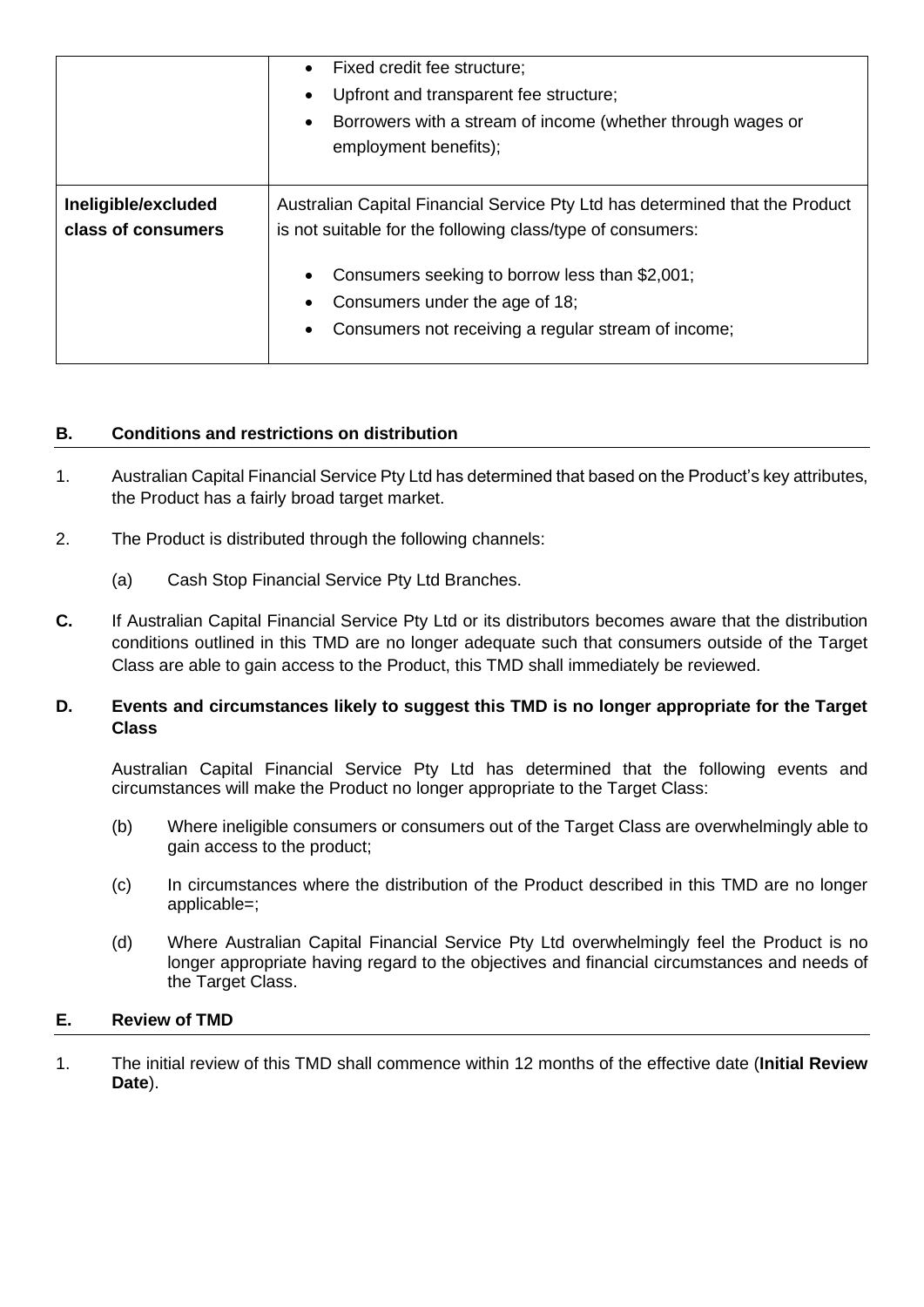- 2. This TMD shall be reviewed periodically at least every 12 months from the date of the Initial Review Date.
- 3. Any of the following circumstances shall trigger a review of this TMD:
	- (a) Where the Product is deemed to no longer be consistent with the likely objectives, financial situation and needs of the Target Group;
	- (b) Where the distribution conditions of the Product are found to be inadequate and consumers outside of the Target Group are able to acquire the Product;
	- (c) An external event that would create a material change to the design or distribution of the Product, such as any changes to the legislation;
	- (d) An occurrence of a Significant Dealing;
	- (e) Customer complaints and feedback;
	- (f) Any other reasonable circumstances which Australian Capital Financial Service Pty Ltd reasonably believes will warrant a review of this TMD.

#### **F. Reporting obligations and continuous monitoring of this TMD**

- 1. To ensure that the Product meets the reporting obligations set out under the ASIC Regulations Guide 274, Australian Capital Financial Service Pty Ltd requires its distributors to:
	- (a) Provide number of requests for hardship applications;
	- (b) Provide rates of arrears and defaults;
	- (c) Provide rates of early payout;
	- (d) Provide the number of complaints;
	- (e) The substance of any complaints;
	- (f) Reports from distributors of Significant Dealings;
	- (g) Provide any other relevant information which Australian Capital Financial Service Pty Ltd determines is relevant and necessary
	- (h) Provide general feedback as to whether the Product continues to be suitable for the specific target market outlined in this TMD.
	- (i) be suitable for the specific target market outlined in this TMD.

#### 2. **All distributors are required to report to Australian Capital Financial Service Pty Ltd in accordance with the following reporting periods:**

- (a) 6 months for the purposes of the TMD for non-complaint related reporting; and
- (b) 2 Business Days in respect of a complaint

#### 3. **The reporting obligations shall apply to the following distributors:**

(a) Cash Stop Financial Services Pty Ltd Branches;